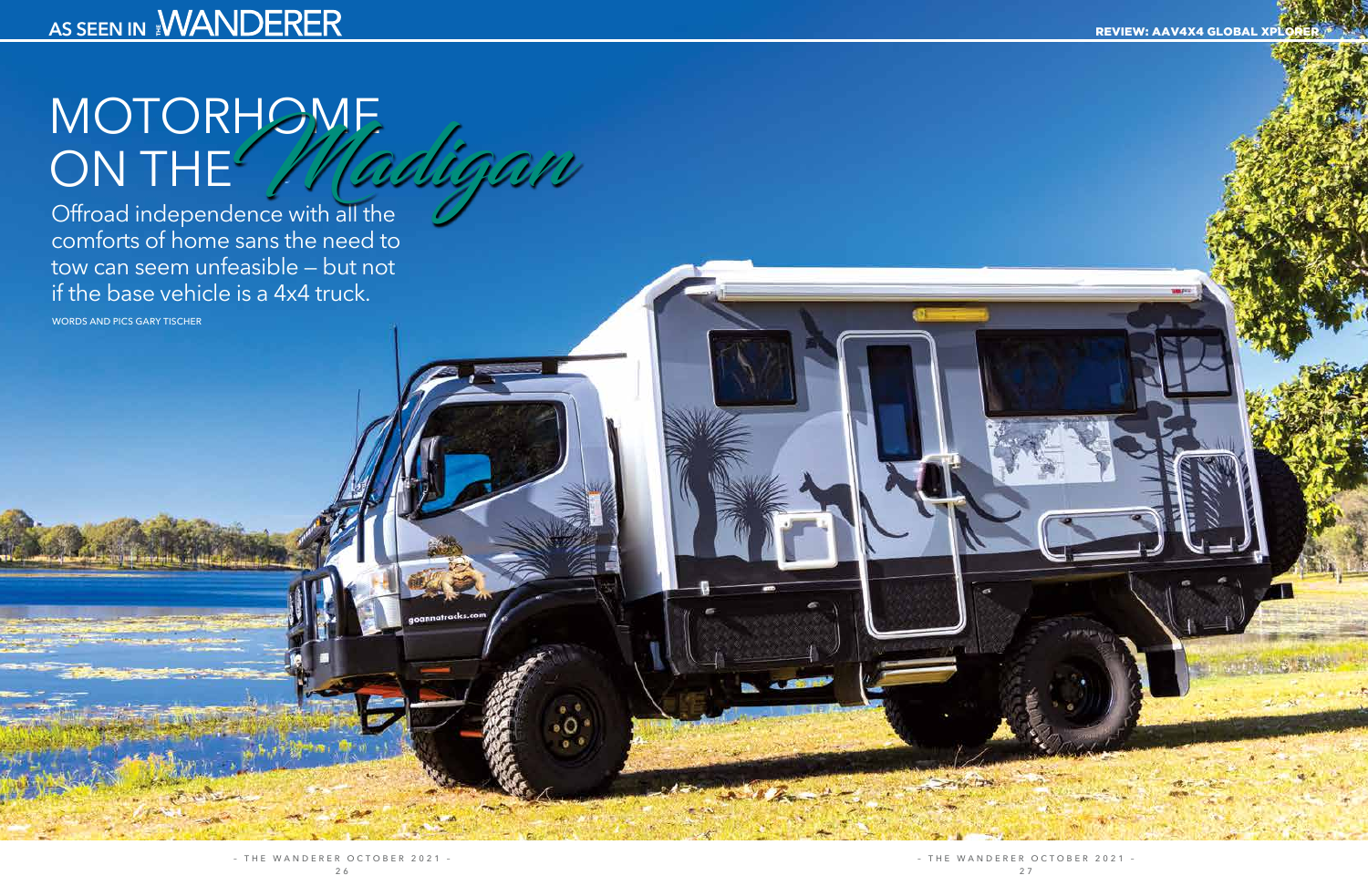I f you haven't seen the TV series *The Long Way Round*, it's worth finding a copy. It takes you overlanding in some crazy places, including the Road of Bones f you haven't seen the TV series *The Long Way Round*, it's worth finding a copy. It takes you overlanding in some crazy in eastern Russia. Kym Bolton and his wife Lyn did exactly this, and nine months later they were driving across Siberia on their own overland adventure.

It was on this trip that Kym came up with the concept of a better overland vehicle, which later manifested as the EarthCruiser. Not happy with spending all his time building vehicles for others, he sold his part of the business and kept travelling the world. After 15 years and 350,000km, Kym consolidated a number of family businesses into Australian Adventure Vehicles (AAV4x4).

It's worth knowing the pedigree behind the design of the Global Xplorer and what sets it apart from other large offroad vehicles. The KISS (Keep It Simple) principle is part of the philosophy, as owners of these vehicles travel to remote and far-flung parts of the world where self-sufficiency and reliability are incredibly important. Kym and Lyn's most recent adventure was on the Madigan Line in the Simpson. It'll stand out from the crowd

#### **THE BASE UNDER THE BUILD**

Under every good build is a good base, and that is certainly true in this case. The preferred base vehicle at AAV4x4 is the reliable Fuso Canter FGB71 in either single or crew cab. Out of the box this is a pretty good vehicle offroad, but there are always different enhancements that can be added to make it even better. The single cab can be had for around \$74k plus on road costs not bad when you consider the cost of a standard 4x4 RV.

There are a heap of options to make it go further, including diff

lockers and bar work, which will start to add to the cost of any vehicle. The Canter has a GVM of 6000kg and requires a light truck licence to drive it.

#### **HOME AWAY FROM HOME**

One of the first benefits of a 4x4 RV is that there is no hitching a caravan or camper. Your home is right there and can be accessed from the vehicle cab if it's pouring rain or there are hungry lions prowling around outside. Another benefit is that the length of the RV is a lot shorter than a tow



vehicle/caravan combo, and you won't see a 4x4/caravan combo on the Madigan Line or other serious tracks where the Global Xplorer can easily navigate.

So, what do you get in your home away from home? A full wet bathroom with shower, basin, and toilet — for many, this alone will make for an attractive outback home. Add to that a double bed, pull-out dining table, diesel water heater and AC, and a 190L vertical fridge/freezer. There is also a 1450mm of kitchen workbench, 188L of water, and 190L of diesel.

## AS SEEN IN **WANDERER**

Owners of these vehicles travel to far-flung parts of the world where self-sufficiency and reliance are incredibly important

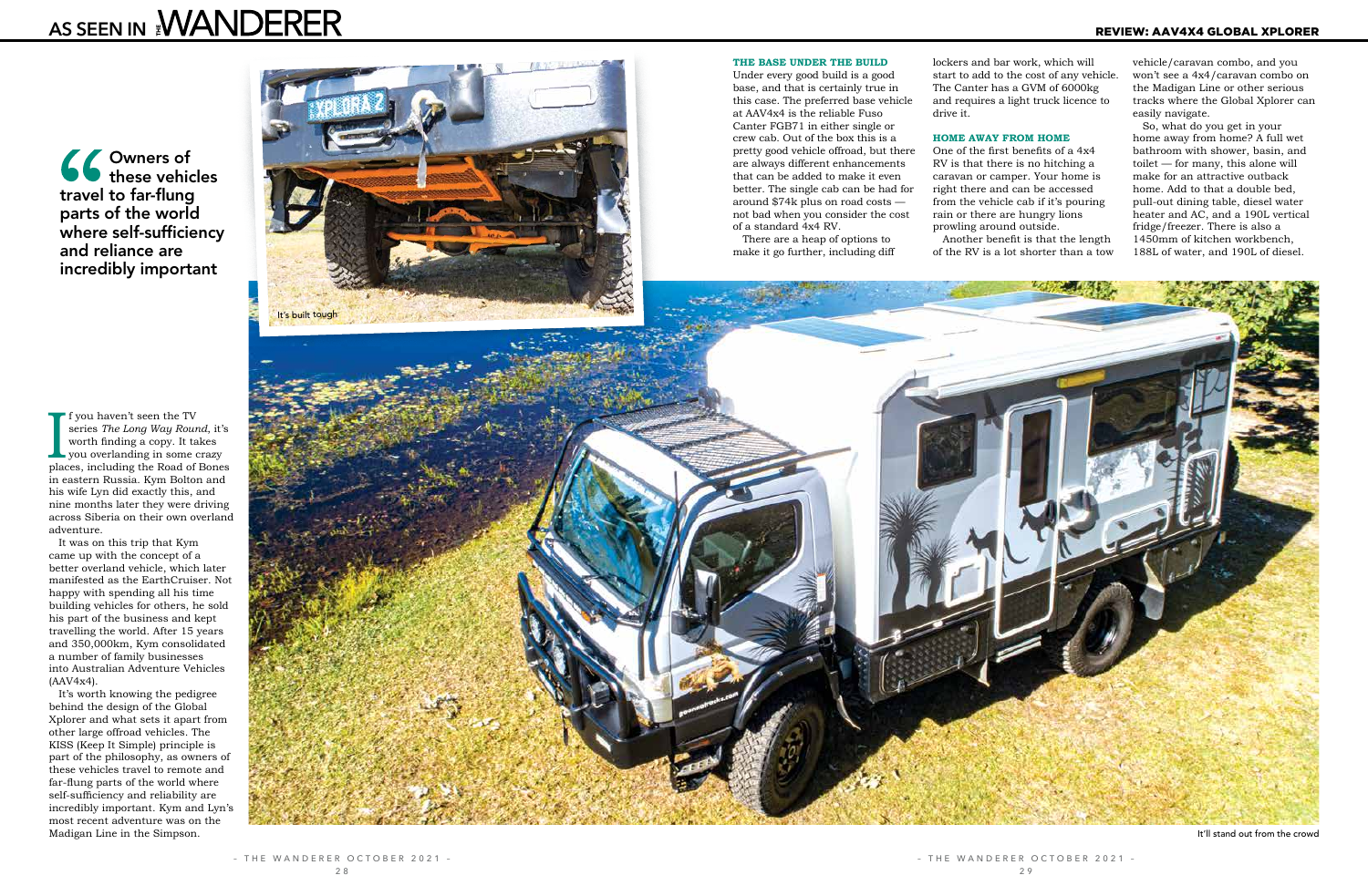### **SPECIFICATIONS**

#### **MOTORHOME**

**GVM** 6000kg **Cladding** Composite panel **Wheels & Tyres** 37x12.5 R17 **Style** Motorhome

#### **DIMENSIONS**

**Body size internal** 4200mm (L) x 2070mm (W) x 1920mm (H) **Body size external** 4260mm (L) x 2140mm (W) x 3150mm (H) **Awning size** 4m x 2.5m

#### **ACCESSORIES**

**Water** 188L fresh, 45L grey **Diesel** 190L **Hot water service** Diesel Eberspacher Furnace 2.5L/min **Cooktop** 2 position Diesel Wallas 85NDT **Kitchen** Internal kitchen **Battery** 2 x 120Ah AGM (upgradable to 3 AGM or 3 x 120Ah Lithium) **Inverter** Victron VPCM 1600W inverter and battery charger (upgradeable to 2300W) **Solar** 2 x 160W panels (upgradeable to 450W)

#### **STARTING PRICE \$201,000**

#### **AS TESTED & FULLY OPTIONED \$245,000**

#### **ENQUIRIES**

**Australian Adventure Vehicles 4x4 (AAV4x4)** 221 Leitchs Road, Brendale, QLD 4500 **P** 0430 595 823 **E** sales@aav4x4.com.au **W** AAV4x4.com.au



#### **BODY DETAIL**

The main body is constructed with 32mm thick composite comprising a high density foam inner sandwiched between fibreglass sheets. This creates a very strong body that is both light and highly insulated. There are plenty of windows on three sides, plus roof vents — all of which provide a very light and airy internal space.

the bench top are three cupboards and a large window to let light in while the cooking fumes escape. There is a padded seat at the end of the kitchen; the photo is an internal view while the vehicle is at maximum flex and body twist. In the normal parked situation, both body and vehicle will be lined up. The crawl-through hatch into the vehicle cabin is located next to the small seat. Most times you will use the main door to enter the RV side of the unit, but in bad weather or if those crocs are circling, the hatch provides a way of escaping both. A full wet bathroom is included

The bed is east/west, which may not suit everyone, but does provide great views to the outside world no need to get out of bed to check the weather.

Below the bed are two large pullout drawers suitable for clothing. Above these is a pull-out table which provides a decent table for both eating and working on a laptop. Under the comfortable dining area seating are storage area with one being easily accessed as you enter the main doorway — excellent for dirty footwear.

On the opposite side of the entry is the full wet bathroom with shower, basin, cabinet, and chemical toilet. The bathroom has its own window, rooftop vent, and fully closing door so all the humid air can be expelled.

This layout has been designed after many years and kilometres of overland travel in all weather conditions. You can be confident that it has been well thought out, with the location and inclusion of each item field tested for both function and liveability.

As you climb the stairs, you will see the upright 190L fridge/freezer which will provide cold food space for weeks of off-grid living. To the left of this is the kitchen comprised of a large sink with a cover and a diesel ceramic cooktop above six large self-closing drawers. Above

This layout has been designed after many years and kilometres of overland travel in all weather conditions



The layout makes the most of the space on offer

The bench space is generous

There's plenty of external space